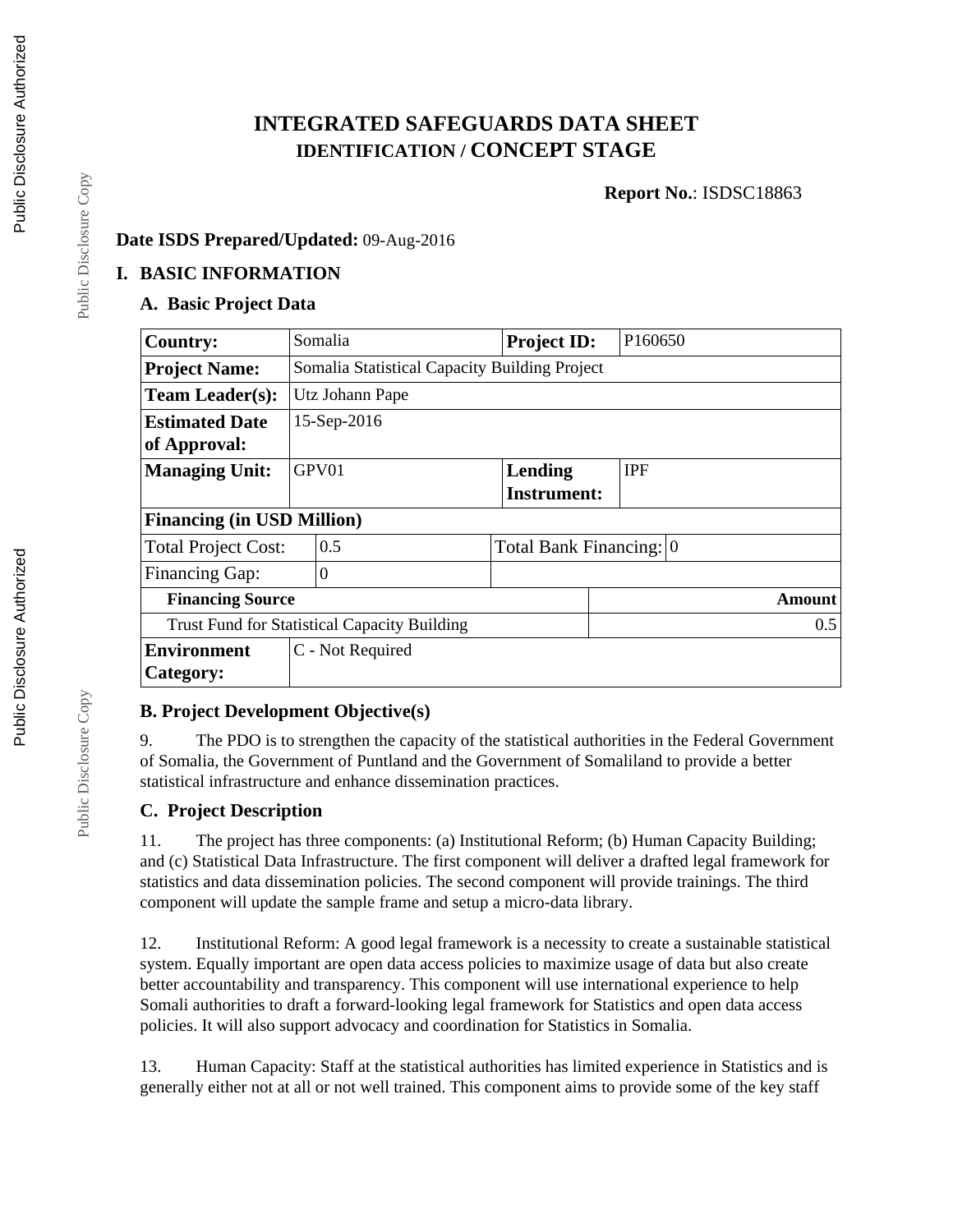training contributing to the creation of a professional civil service work force. Trainings will cover basic and intermediary trainings including Excel, National Accounts and poverty analysis trainings. Female staff will have preferential access to the trainings with a minimum quota reflected also in the results framework.

14. Statistical Data Infrastructure: A comprehensive sample frame is a necessity to conduct representative sample surveys. The current sample frame is incomplete and insufficient for this purpose. Therefore, the component will produce a revised sample frame using satellite imagery. Given the specialized skillset needed for this task, a contractor will be hired for this activity. The component will also create a micro-data library to offer a platform to provide datasets including a description of the dataset in standardized format.

#### **D. Project location and salient physical characteristics relevant to the safeguard analysis (if known)**

The project will not include any works. Safeguard responsibilities are transferred to the practice manager as no safeguards are triggered.

### **E. Borrower's Institutional Capacity for Safeguard Policies**

### **F. Environmental and Social Safeguards Specialists on the Team**

Verena Phipps-Ebeler (GSU07)

# **II. SAFEGUARD POLICIES THAT MIGHT APPLY**

| <b>Safeguard Policies</b>                         | Triggered?     | <b>Explanation (Optional)</b> |
|---------------------------------------------------|----------------|-------------------------------|
| Environmental Assessment OP/<br>BP 4.01           | N <sub>0</sub> |                               |
| Natural Habitats OP/BP 4.04                       | N <sub>0</sub> |                               |
| Forests OP/BP 4.36                                | N <sub>0</sub> |                               |
| Pest Management OP 4.09                           | N <sub>0</sub> |                               |
| Physical Cultural Resources OP/<br>BP 4.11        | N <sub>0</sub> |                               |
| Indigenous Peoples OP/BP 4.10                     | N <sub>0</sub> |                               |
| <b>Involuntary Resettlement OP/BP</b><br>4.12     | N <sub>0</sub> |                               |
| Safety of Dams OP/BP 4.37                         | N <sub>0</sub> |                               |
| Projects on International<br>Waterways OP/BP 7.50 | N <sub>0</sub> |                               |
| Projects in Disputed Areas OP/BP<br>7.60          | N <sub>0</sub> |                               |

### **III. SAFEGUARD PREPARATION PLAN**

**Appraisal stage ISDS required?:** No

### **IV. APPROVALS**

| $\Gamma$ eam Leader(s): | Name: Utz Johann Pape |
|-------------------------|-----------------------|
|-------------------------|-----------------------|